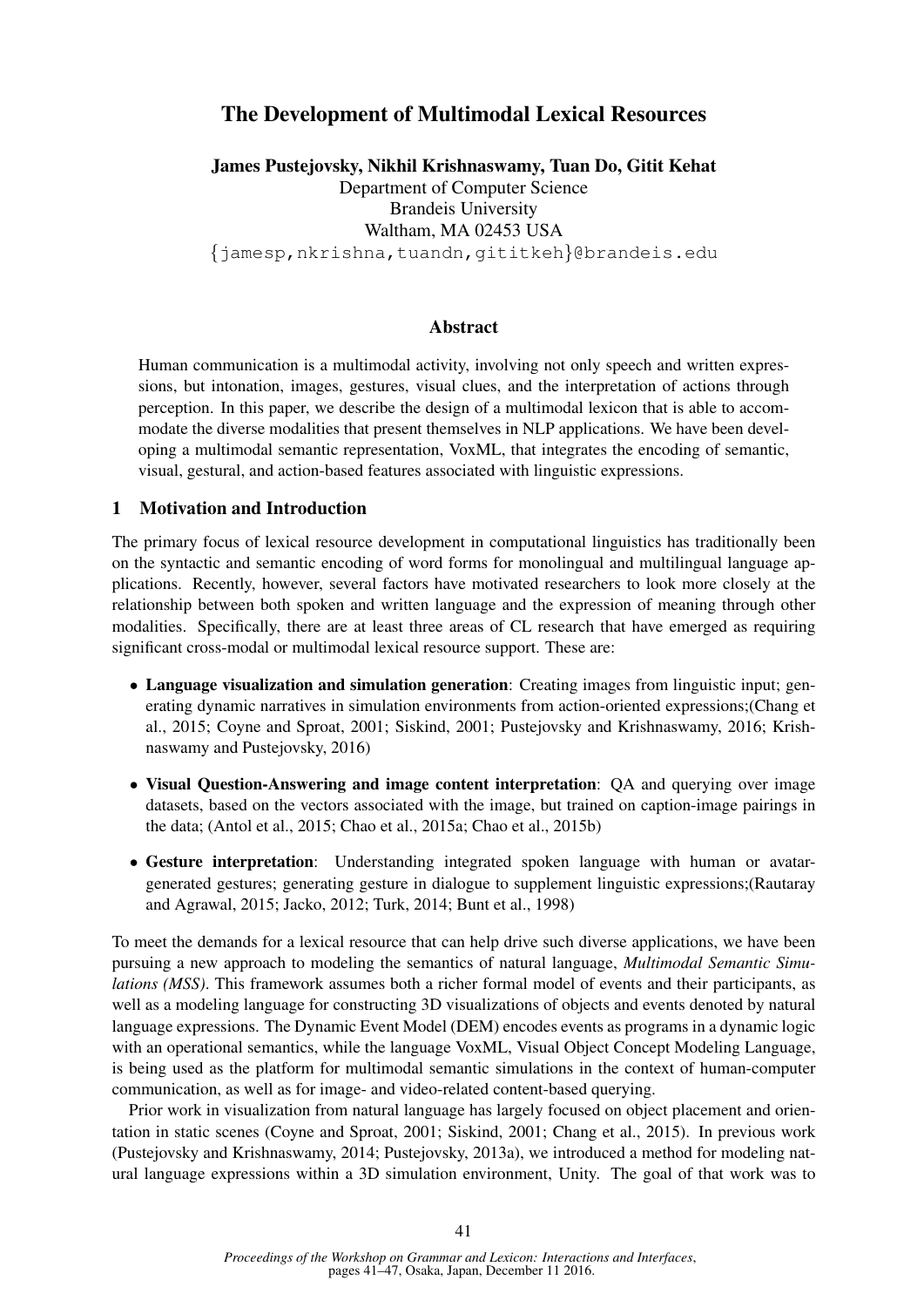evaluate, through explicit visualizations of linguistic input, the semantic presuppositions inherent in the different lexical choices of an utterance. This work led to two additional lines of research: an explicit encoding for how an object is itself situated relative to its environment; and an operational characterization of how an object changes its location or how an agent acts on an object over time. The former has developed into a semantic notion of situational context, called a *habitat* (Pustejovsky, 2013a; McDonald and Pustejovsky, 2014), while the latter is addressed by dynamic interpretations of event structure (Pustejovsky and Moszkowicz, 2011b; Pustejovsky, 2013b; Mani and Pustejovsky, 2012; Pustejovsky, 2013a). The requirements on a "multimodal simulation semantics" include, but are not limited to, the following components:

- A minimal embedding space (MES) for the simulation must be determined. This is the 3D region within which the state is configured or the event unfolds;
- Object-based attributes for participants in a situation or event need to be specified; e.g., orientation, relative size, default position or pose, etc.;
- An epistemic condition on the object and event rendering, imposing an implicit point of view (POV);
- Agent-dependent embodiment; this determines the relative scaling of an agent and its event participants and their surroundings, as it engages in the environment.

In the sections that follow, we outline briefly the components of a multimodal lexical entry to address the needs stated above by the CL community for the first two areas. Integration of gesture interpretation and modeling is presently ongoing work in our lab.

### 2 VoxML: a Language for Concept Visualization

While both experience and world knowledge about objects and events can influence our behavior, as well as the interpretation and consequences of events, such factors are seldom involved in representing the predicative force of a particular lexeme in a language. Some representations, such as Qualia Structure (Pustejovsky, 1995) do provide additional information that can be used to map a linguistic expression to a minimal model of the event, and then from there to a visual output modality such as one that may be produced by a computer system, and so requires a computational framework to model it. Still, such languages are not in themselves rich enough to create useful minimal models.

To remedy this deficit, we have developed modeling language VoxML (Visual Object Concept Markup Language) for constructing 3D visualizations of natural language expressions (Pustejovsky and Krishnaswamy, 2016). VoxML forms the scaffold used to link lexemes to their visual instantiations, termed the "visual object concept" or *voxeme*. In parallel to a lexicon, a collection of voxemes is termed a *voxicon*. There is no requirement on a voxicon to have a one-to-one correspondence between its voxemes and the lexemes in the associated lexicon, which often results in a many-to-many correspondence. That is, the lexeme *plate* may be visualized as a [[SQUARE PLATE]], a [[ROUND PLATE]]<sup>1</sup>, or other voxemes, and those voxemes in turn may be linked to other lexemes such as *dish* or *saucer*.

Each voxeme is linked to an object geometry (if a noun—OBJECT in VoxML), a DITL program (if a verb or VoxML PROGRAM), an attribute set (VoxML ATTRIBUTEs), or a transformation algorithm (VoxML RELATIONs or FUNCTIONs). VoxML is used to specify the "episemantic" information beyond that which can be directly inferred from the geometry, DITL (Pustejovsky and Moszkowicz, 2011a), or attribute properties.

In order to demonstrate the composition of the linguistic expression plus the VoxML encoded information into a fully-realized visual output, we have developed, VoxSim (Krishnaswamy and Pustejovsky, 2016), a visual semantic simulator built on top of the Unity game engine (Goldstone,  $2009$ ).<sup>2</sup>

<sup>&</sup>lt;sup>1</sup>Note on notation: discussion of voxemes in prose will be denoted in the style [[VOXEME]] and should be taken to refer to a visualization of the bracketed concept.

 $2$ The VoxSim Unity project and source may be found at https://github.com/nkrishnaswamy/voxicon.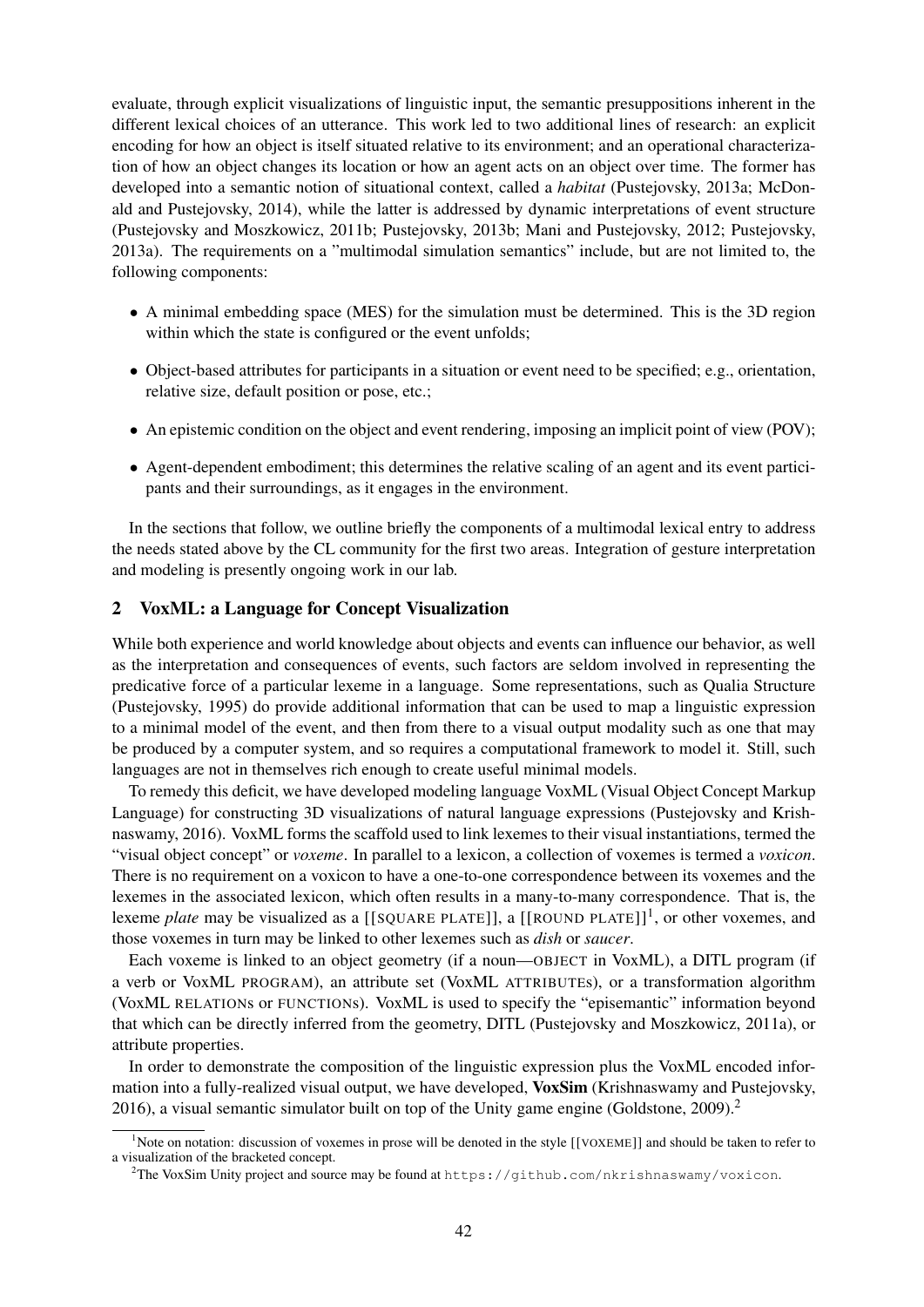VoxSim does not rely on manually-specified categories of objects with identifying language, and instead procedurally composes the properties of voxemes in parallel with the lexemes to which they are linked. Input is a simple natural language sentence, which is part-of-speech tagged, dependency-parsed, and transformed into a simple predicate-logic format.

From tagged and parsed input text, all NPs are indexed to objects in the scene. A reference to *a/the ball* causes the simulator to attempt to locate a voxeme instance in the scene whose lexical predicate is "ball," while an occurrence of *a/the block* prompts an attempt to locate a voxeme with the lexical predicate "block". Attributive adjectives impose a sortal scale on their heads, so *small block* and *big block* single out two separate blocks if they exist in the scene, and the VoxML-encoded semantics of "small" and "big" discriminates the blocks based on their relative size. *red block* vs. *green block* results in a distinction based on color, a nominal attribute, while *big red block* and *small red block* introduce scalar attribution, and can be used to disambiguate two distinct red blocks by iteratively evaluating each interior term of a formula such as *big(red(block))* until the reference can be resolved into a single object instance in the scene that has all the signaled attributes<sup>3</sup>. The system may ask for clarification (e.g., *"Which block?"*) if the object reference is still ambiguous.

An OBJECT voxeme's semantic structure provides *habitats*, situational contexts or environments which condition the object's *affordances*, which may be either "Gibsonian" and "telic" *affordances* (Gibson et al., 1982; Pustejovsky, 1995; Pustejovsky, 2013a). Affordances are used as attached behaviors, which the object either facilitates by its geometry (Gibsonian) (Gibson et al., 1982), or purposes for which it is intended to be used (telic) (Pustejovsky, 1995). For example, a Gibsonian affordance for [[CUP]] is "grasp," while a telic affordance is "drink from." Following from the convention that agents of a VoxML PROGRAM must be explicitly singled out in the associated implementation by belonging to certain entity classes (e.g., humans), affordances describe what *can be done to* the object, and not what actions it *itself* can perform. Thus an affordance is notated as HABITAT → [EVENT]RESULT, and an instance such as  $H_{[2]} \to [put(x, on([1])] support([1], x)$  can be paraphrased as "In habitat-2, an object x can be put on component-1, which results in component-1 supporting  $x$ ." This procedural reasoning from habitats and affordances, executed in real time, allows VoxSim to infer the complete set of spatial relations between objects at each state and track changes in the shared context between human and computer. Thus, simulation becomes a way of tracing the consequences of linguistic spatial cues through a narrative.

A VoxML entity's interpretation at runtime depends on the other entities it is composed with. A cup on a surface, with its opening upward, may afford containing another object, so to place an object  $in(cuv)$ . the system must first determine if the intended containing object (i.e., the cup) affords containment by default by examining its affordance structure.

If so, the object must be currently situated in a *habitat* which allows objects to be placed partially or completely inside it (represented by RCC relations PO, TPP, or NTPP). In VoxML, [[CUP]] is encoded as a concave object with rotational symmetry around the Y-axis and reflectional symmetry across the XY and YZ planes, meaning that it opens along the Y-axis. Its HABITAT further situates the opening along its positive Y-axis, meaning that if the cup's opening along its  $+Y$  is currently unobstructed, it affords containment. Previously established habitats, i.e., "The cup is flipped over," may activate or deactivate these and other affordances.

The spatial relations operating within the context of a verbal program, such as "put the spoon in the cup," enforce constraints that requires a test against the current situational context before a value assignment can be made. Given *put*, if the "placed object" is of a size that is too large to fit inside the mentioned object, VoxSim conducts a series of calculations to see if the object, when reoriented along any of its three orthogonal axes, will be situated in a configuration that allows it to fit inside the region bounded by the ground object's containing area. The containing area is situated relative to one of the ground object's orthogonal axes, and which axis and orientation this is is encoded in the ground object's VoxML type semantics. For example, the symmetrical and concave properties of [[CUP]] compose to situate the cup's opening along its *positive* Y-axis. So, to place a [[SPOON]] in a [[CUP]], assuming

<sup>&</sup>lt;sup>3</sup>See (Pustejovsky and Krishnaswamy, forthcoming) for details on discriminating and referencing objects through sortal and scalar descriptions.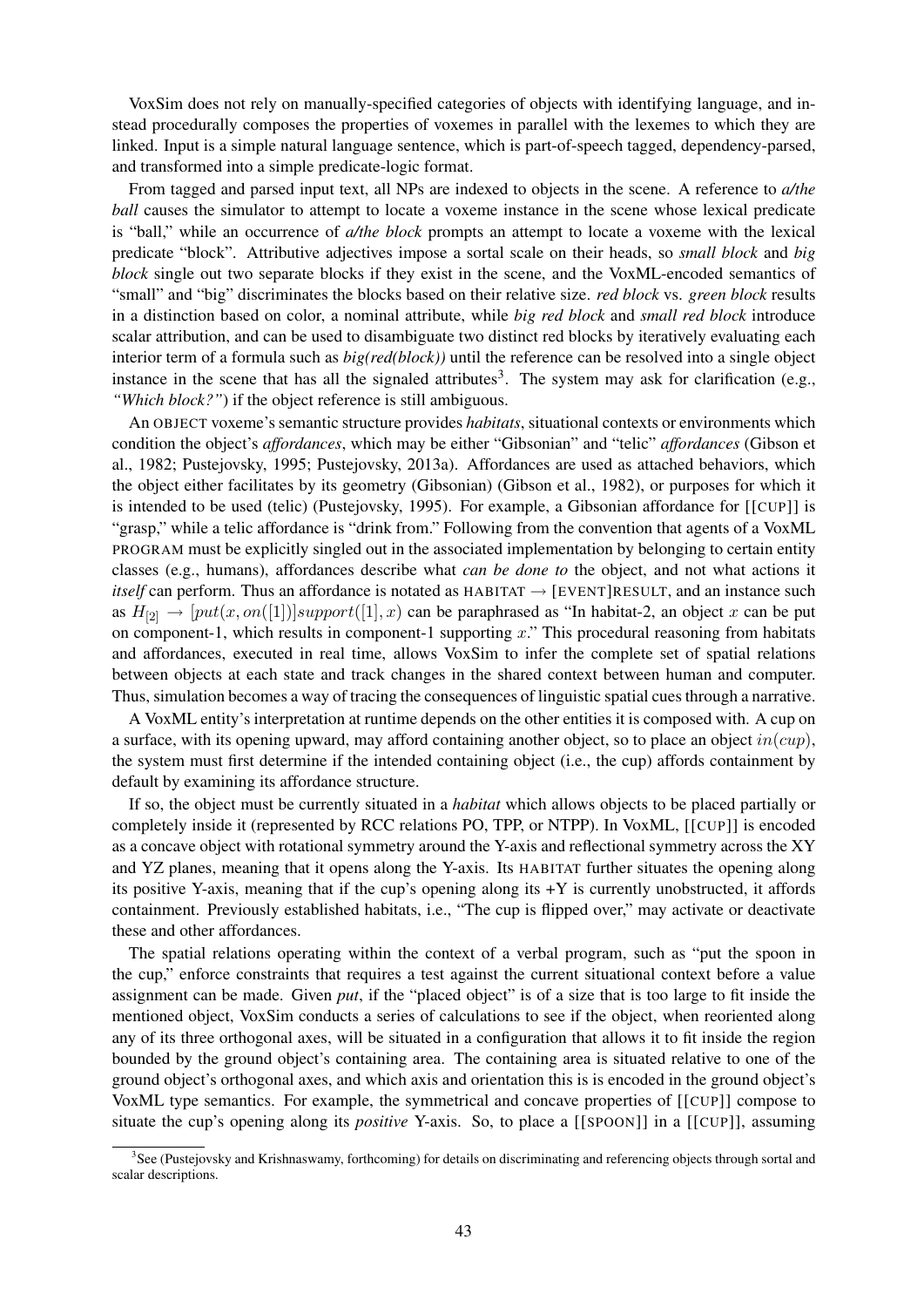objects of typical size, [[SPOON]] must be reoriented so that its world-space bounding box aligning with the [[CUP]]'s Y-axis is smaller than the bounds of the [[CUP]]'s opening in that same configuration.

#### 3 Video Event Recognition

Now let us turn the language-to-visualization strategy on its head. The same modeling language, VoxML, can be used to help detect and recognize events and actions in video. This task has received increasing attention in the scientific community, due to its relevance to a wide variety of applications (Ballan et al., 2011) and there have been calls for annotation infrastructure that includes video (Ide, 2013).

Our lab has begun bootstrapping a dataset of videos annotated with event-subevent relations using ECAT, an internally-developed video annotation tool (Do et al., 2016). This annotation tool allows us to annotate videos of labeled events with object participants and subevents, and to induce what the common subevent structures are for the labeled superevent. Using the Microsoft Kinect $(\mathbb{R})$ , we are currently recording videos of a test set of human actions interacting with simple objects, such as blocks, cylinders, and balls. Both human bodies (rigs) and these objects can be tracked and annotated as participants in a recorded motion event; this labeled data can then be used to build a corpus of *multimodal semantic simulations* of these events that can model object-object, object-agent, and agent-agent interactions through the durations of said events. This library of simulated motion events can serve as a novel resource of direct linkages from natural language to event visualization, indexed through the multimodal lexical representation for the event, its voxeme.

We are also interested in leveraging VoxML PROGRAMs to facilitate machine learning algorithms in activity recognition. Our motivation is that modeling actions as a rigorous dynamic structures allows us to represent action as labelled state transition systems. Therefore, we can model their similarity and difference using classical graph similarity approaches. For example, we aim to reveal in the data the intuition that there is a similarity between "I toss a ball" and "I jump in the air", i.e. a *figure* object moving in the same manner in relative to *ground* object. This is different from other activity recognition approaches, such as (Shahroudy et al., 2016), in which the authors directly used supervision learning on different classes of activities.

We have begun creating lexical resources using movie databases, such as MPII Movie Description Dataset (Rohrbach et al., 2015), which has parallel movie snippets and descriptions. These descriptions are transcribed from audio descriptions for the visually impaired. Therefore, they are highly eventcentric, describing the most salient events in each movie snippet. By annotating them using the same annotation framework as mentioned above for the 3D motion capture, we aim to create a rich word sense resource. In turn, we hope that we can use these modes of representation to discover the difference between *canonical* and *non-canonical* uses of activity verbs.

## 4 Image Grounding for the Lexicon

Finally, another aspect of multimodal lexicalized meaning that we are investigating, and which has become increasingly popular among both the computer vision and NLP communities, is the creation and usage of vision-language datasets. These datasets typically contain still images along with a set of textual annotations, such as nouns, attributes and verbs, or full descriptive sentences or Q&A pairs, for each image in the dataset. They are mostly used in the training and evaluation of tasks sitting at the intersection of vision and language, such as image description generation, visual question answering and image retrieval, but they are also used in tasks such as action and affordance recognition, to support and expand previous "vision-only" techniques with linguistic information.

As the field is growing, more time and effort are being spent on the creation of large-scale visionlanguage datasets (Krishna et al., 2016; Lin et al., 2014), as well as smaller task-oriented ones for tasks like the ones mentioned above (Chao et al., 2015a; Chao et al., 2015b). However, we found that many of the existing datasets suffer from problems making them difficult to use in a consistent way (Kehat and Pustejovsky, 2016). Some of the main difficulties are: vocabulary issues (both limited or sparse);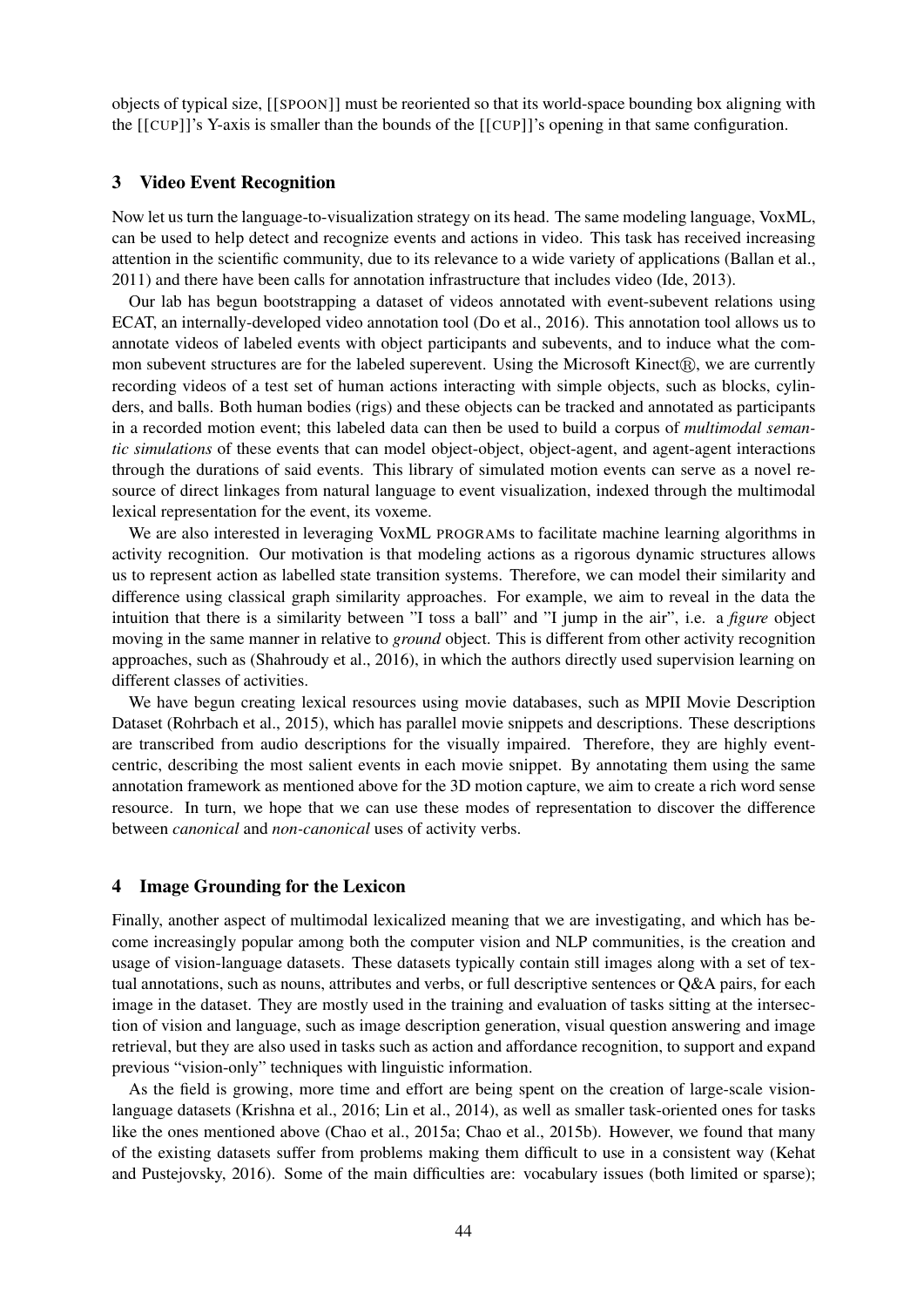lack of validation or averaging process that leads to information loss; a heavy bias originated in both the authors pre-assumptions and annotators attentio; and underdefined visual actions/concepts. The last problem, which is perhaps the most challenging of all, is related to the fact that in the majority of datasets, verbs and actions are considered the same. However, in reality, one verb can describe multiple different visually defined actions, and the same visual action can be matched to more than one verb. While most of the existed datasets do not distinguish between the two, there are new attempts to solve this inherent ambiguity, as well as to define what a visually defined action is (Gella et al., 2016; Ronchi and Perona, 2015; Yatskar et al., 2016).

# 5 Conclusion and Future Directions

We have described our initial steps towards the design and development of a multimodal lexical resource, based on a modeling language that admits of multiple representations from different modalities. These are not just linked lists of modal expressions but are semantically integrated and interpreted representations from one modality to another. The language VoxML and the resource Voxicon are presently being used to drive simulations using multiple modalities within the DARPA Communicating with Computers program.

# Acknowledgements

This work is supported by a contract with the US Defense Advanced Research Projects Agency (DARPA), Contract W911NF-15-C-0238. Approved for Public Release, Distribution Unlimited. The views expressed are those of the authors and do not reflect the official policy or position of the Department of Defense or the U.S. Government. We would like to thank Scott Friedman, David McDonald, Marc Verhagen, and Mark Burstein for their discussion and input on this topic. All errors and mistakes are, of course, the responsibilities of the authors.

# References

- Stanislaw Antol, Aishwarya Agrawal, Jiasen Lu, Margaret Mitchell, Dhruv Batra, C Lawrence Zitnick, and Devi Parikh. 2015. Vqa: Visual question answering. In *Proceedings of the IEEE International Conference on Computer Vision*, pages 2425–2433.
- Lamberto Ballan, Marco Bertini, Alberto Del Bimbo, Lorenzo Seidenari, and Giuseppe Serra. 2011. Event detection and recognition for semantic annotation of video. *Multimedia Tools and Applications*, 51(1):279– 302.
- Harry Bunt, Robbert-Jan Beun, and Tijn Borghuis. 1998. *Multimodal human-computer communication: systems, techniques, and experiments*, volume 1374. Springer Science & Business Media.
- Angel Chang, Will Monroe, Manolis Savva, Christopher Potts, and Christopher D. Manning. 2015. Text to 3d scene generation with rich lexical grounding. *arXiv preprint arXiv:1505.06289*.
- Yu-Wei Chao, Zhan Wang, Yugeng He, Jiaxuan Wang, and Jia Deng. 2015a. Hico: A benchmark for recognizing human-object interactions in images. In *Proceedings of the IEEE International Conference on Computer Vision*, pages 1017–1025.
- Yu-Wei Chao, Zhan Wang, Rada Mihalcea, and Jia Deng. 2015b. Mining semantic affordances of visual object categories. In *Proceedings of the IEEE Conference on Computer Vision and Pattern Recognition*, pages 4259– 4267.
- Bob Coyne and Richard Sproat. 2001. Wordseye: an automatic text-to-scene conversion system. In *Proceedings of the 28th annual conference on Computer graphics and interactive techniques*, pages 487–496. ACM.
- Tuan Do, Nikhil Krishnaswamy, and James Pustejovsky. 2016. Ecat: Event capture annotation tool. *Proceedings of ISA-12: International Workshop on Semantic Annotation*.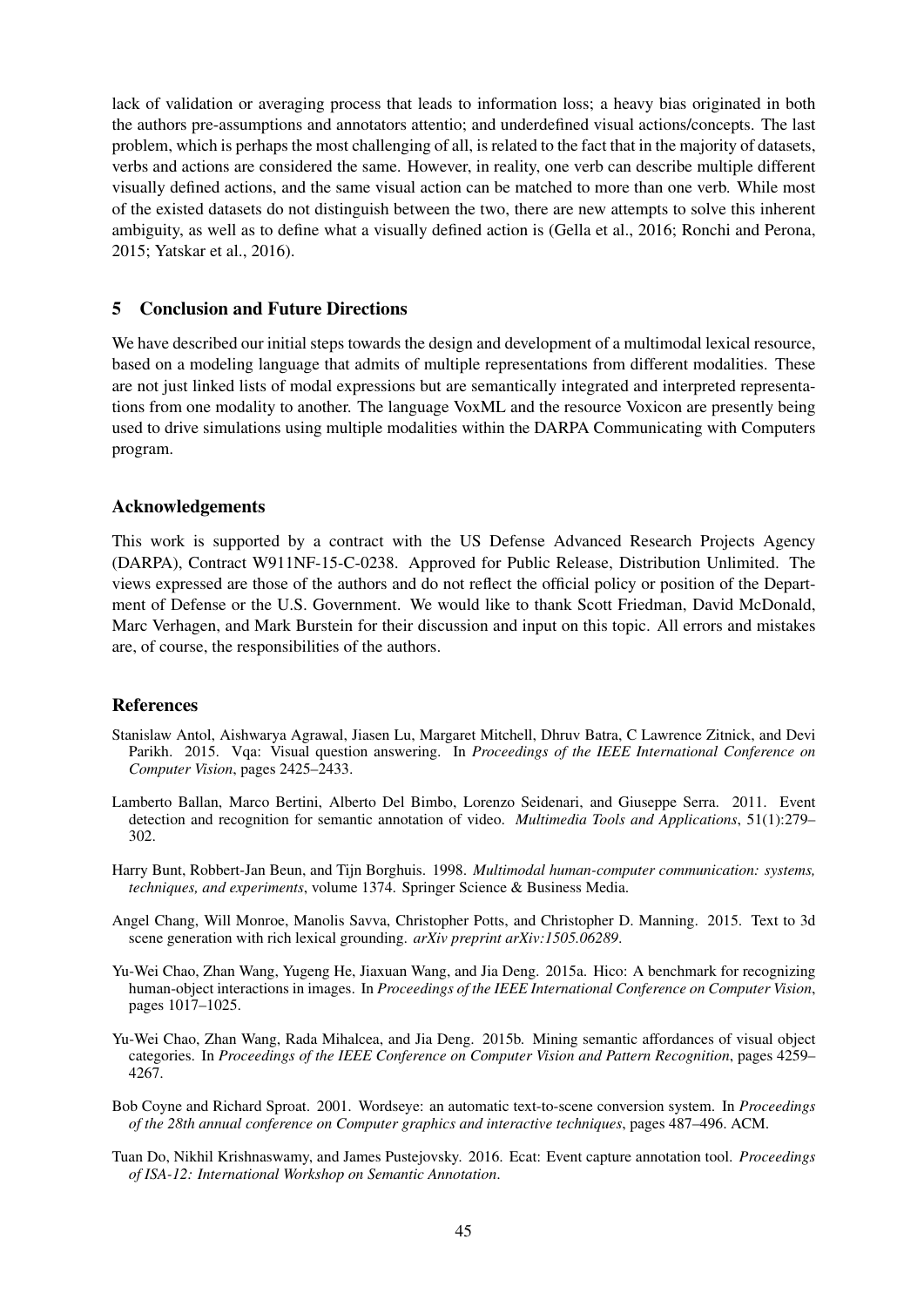- Spandana Gella, Mirella Lapata, and Frank Keller. 2016. Unsupervised visual sense disambiguation for verbs using multimodal embeddings. *In Proceedings of the Human Language Technology Conference of the North American Chapter of the Association for Computational Linguistics, 182-192. San Diego.*
- James Jerome Gibson, Edward S Reed, and Rebecca Jones. 1982. *Reasons for realism: Selected essays of James J. Gibson*. Lawrence Erlbaum Associates.
- Will Goldstone. 2009. *Unity Game Development Essentials*. Packt Publishing Ltd.
- Nancy Ide. 2013. An open linguistic infrastructure for annotated corpora. In *The People's Web Meets NLP*, pages 265–285. Springer.
- Julie A Jacko. 2012. *Human computer interaction handbook: Fundamentals, evolving technologies, and emerging applications*. CRC press.
- Gitit Kehat and James Pustejovsky. 2016. Annotation methodologies for vision and language dataset creation. *IEEE CVPR Scene Understanding Workshop (SUNw), Las Vegas*.
- Ranjay Krishna, Yuke Zhu, Oliver Groth, Justin Johnson, Kenji Hata, Joshua Kravitz, Stephanie Chen, Yannis Kalantidis, Li-Jia Li, David A Shamma, Michael Bernstein, and Li Fei-Fei. 2016. Visual genome: Connecting language and vision using crowdsourced dense image annotations.
- Nikhil Krishnaswamy and James Pustejovsky. 2016. Multimodal semantic simulations of linguistically underspecified motion events. *Proceedings of Spatial Cognition*.
- Tsung-Yi Lin, Michael Maire, Serge Belongie, James Hays, Pietro Perona, Deva Ramanan, Piotr Dollar, and ´ C Lawrence Zitnick. 2014. Microsoft coco: Common objects in context. In *European Conference on Computer Vision*, pages 740–755. Springer.
- Inderjeet Mani and James Pustejovsky. 2012. *Interpreting Motion: Grounded Representations for Spatial Language*. Oxford University Press.
- David McDonald and James Pustejovsky. 2014. On the representation of inferences and their lexicalization. In *Advances in Cognitive Systems*, volume 3.
- James Pustejovsky and Nikhil Krishnaswamy. 2014. Generating simulations of motion events from verbal descriptions. *Lexical and Computational Semantics (\* SEM 2014)*, page 99.
- James Pustejovsky and Nikhil Krishnaswamy. 2016. VoxML: A visualization modeling language. In Nicoletta Calzolari (Conference Chair), Khalid Choukri, Thierry Declerck, Sara Goggi, Marko Grobelnik, Bente Maegaard, Joseph Mariani, Helene Mazo, Asuncion Moreno, Jan Odijk, and Stelios Piperidis, editors, *Proceedings of the Tenth International Conference on Language Resources and Evaluation (LREC 2016)*, Paris, France, May. European Language Resources Association (ELRA).
- James Pustejovsky and Nikhil Krishnaswamy. forthcoming. Envisioning language: The semantics of multimodal simulations.
- James Pustejovsky and Jessica Moszkowicz. 2011a. The qualitative spatial dynamics of motion. *The Journal of Spatial Cognition and Computation*.
- James Pustejovsky and Jessica L Moszkowicz. 2011b. The qualitative spatial dynamics of motion in language. *Spatial Cognition & Computation*, 11(1):15–44.
- James Pustejovsky. 1995. *The Generative Lexicon*. MIT Press, Cambridge, MA.
- James Pustejovsky. 2013a. Dynamic event structure and habitat theory. In *Proceedings of the 6th International Conference on Generative Approaches to the Lexicon (GL2013)*, pages 1–10. ACL.
- James Pustejovsky. 2013b. Where things happen: On the semantics of event localization. In *Proceedings of ISA-9: International Workshop on Semantic Annotation*.
- Siddharth S Rautaray and Anupam Agrawal. 2015. Vision based hand gesture recognition for human computer interaction: a survey. *Artificial Intelligence Review*, 43(1):1–54.

Anna Rohrbach, Marcus Rohrbach, Niket Tandon, and Bernt Schiele. 2015. A dataset for movie description.

Matteo Ruggero Ronchi and Pietro Perona. 2015. Describing common human visual actions in images. *arXiv preprint arXiv:1506.02203*.